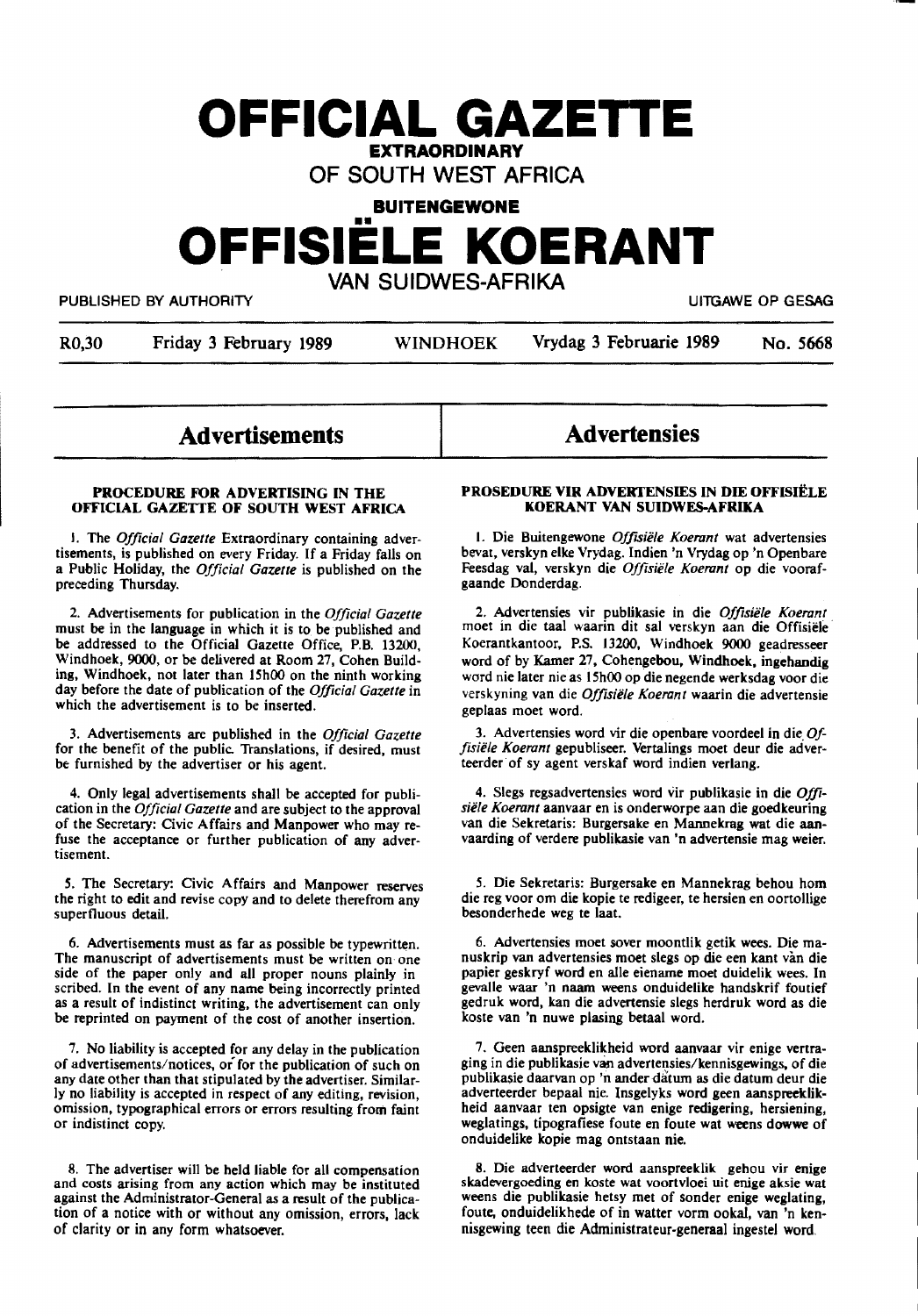9. The subscription for the *Official Gazette* is R25 plus GST per annum, post free in this territory and the Republic of South Africa, obtainable from Star Binders and Printers, P.O. Box *56,* Windhoek, 9000. Postage must be prepaid by overseas subscribers. Single copies of the *Official Gazette*  are obtainable from Star Binders & Printers, P.O. Box 56, Windhoek 9000, at the price as printed on copy. Copies are kept in stock for two years only.

IO. The charge for the insertion of notices is as follows and is payable in the form of cheques, postal or money orders:

#### **LIST OF FIXED TARIFF RATES**

| STANDARDISED NOTICES                                                                                                                          | Rate per<br>insertion<br>R |
|-----------------------------------------------------------------------------------------------------------------------------------------------|----------------------------|
| Transfer of business                                                                                                                          | 3,25                       |
| Deeds: Lost documents                                                                                                                         | 6,00                       |
| Business notices                                                                                                                              | 5,00                       |
| Administration of Estates Acts Notices, Forms<br>J. 187, 193, 197, 295, 297, 517 and 519                                                      | 2,00                       |
| Third party insurance claims for compensation.                                                                                                | 2,50                       |
| Insolvency Act and Company Acts Notices: J. 28,<br>J. 29. Forms 1 to 9                                                                        | 4.00                       |
| $N.B.$ — Forms 2 and 6 — additional statements<br>according to word count table, added to the basic<br>tariff.                                |                            |
| Change of name (four insertions)                                                                                                              | 60,00                      |
| Naturalisation notices (including a reprint for the<br>advertiser)                                                                            | 2,00                       |
| Unclaimed moneys — only in the <i>Official Gazette</i><br>Extraordinary, closing date 15 January (per entry<br>of "name, address and amount") | 0,80                       |
| Butchers' notices                                                                                                                             | 5,00                       |
| Slum Clearance Court Notices, per premises                                                                                                    | 4.00                       |
| Lost life insurance policies $\dots\dots\dots\dots\dots\dots$                                                                                 | 2,00                       |
| NON-STANDARDISED NOTICES                                                                                                                      |                            |
| Company notices:                                                                                                                              | R                          |
| Short notices: Meetings, resolutions, offers of com-                                                                                          |                            |

promise, conversions of companies, voluntary windings-up, etc.: closing of members' registers for transfer and/or declarations of dividends . . 11,00 Liquor Licence Notices (In *Official Gazette,* Extraordinary viz. (June/Tvl; November/Cape; January/0.F.S.; April/Natal), per bilingual application........ . . . . . . . . . . . . . . . . . . . . . . . . 7,00 Declaration of dividends with profit statements, including notes . . . . . . . . . . . . . . . . . . . . . . . . . . . . . 25,00 Long notices: Transfers, changes in respect of shares or capital, redemptions, resolutions, voluntary liquidations . . . . . . . . . . . . . . . . . . . . . . . . . . . 37 ,00 Trade marks in South West Africa . . . . . . . . . . . . 11,00

Liquidators' and other appointees' notices ..... 7,00

9. Die jaarlikse intekengeld op die *Offisiele Koerant* is R25 plus belasting posvry in hierdie gebied en die Republiek van Suid-Afrika, verkrygbaar by Star Binders & Printers, Posbus *56,* Windhoek, 9000. Oorsese intekenaars moet posgeld vooruitbetaal. Enkel eksemplare van die *Offisiele Koerant* is verkrygbaar van Star Binders & Printers, Posbus 56, Windhoek, 9000 teen die prys soos gedruk op eksemplaar. Eksemplare word vir slegs twee jaar in voorraad gehou.

10. Die koste vir die plasing van kennisgewings is soos volg en is betaalbaar by wyse van tjeks, wissels, pos- of geldorders:

#### **LYS VAN VASTE TARIEWE**

| GESTANDAARDISEERDE<br><b>KENNISGEWINGS</b>                                                                                                                                                                     | Tarief per<br>plasing<br>R |
|----------------------------------------------------------------------------------------------------------------------------------------------------------------------------------------------------------------|----------------------------|
| Oordrag van besigheid                                                                                                                                                                                          | 3,25                       |
| Aktes: Verlore dokumente                                                                                                                                                                                       | 6,00                       |
| Besigheidskennisgewings                                                                                                                                                                                        | 5,00                       |
| Boedelwettekennisgewings: Vorms J. 187, 193,<br>197, 295, 297, 517 en 519                                                                                                                                      | 2,00                       |
| Derdepartyassuransie-eise om skadevergoeding.                                                                                                                                                                  | 2,50                       |
| Insolvensiewet- en<br>maatskappywettekennisge-<br>wings: J. 28, J. 29. Vorms 1 tot 9                                                                                                                           | 4,00                       |
| L.W. - Vorms 2 en 6 - bykomstige verklarings<br>volgens woordetaltabel, toegevoeg tot die basie-<br>se tarief.                                                                                                 |                            |
| Naamsverandering (vier plasings)                                                                                                                                                                               | 60,00                      |
| Naturalisasiekennisgewings (insluitende 'n her-<br>druk vir die adverteerder)                                                                                                                                  | 2,00                       |
| Onopgeëiste geld — slegs in die Buitengewone Of-<br>fisiële Koerant sluitingsdatum 15 Januarie (per in-<br>skrywings van "naam, adres en bedrag")                                                              | 0,80                       |
| Slagterskennisgewings                                                                                                                                                                                          | 5,00                       |
| Slumopruimingshofkennisgewings, per perseel                                                                                                                                                                    | 4,00                       |
| Verlore lewensversekeringspolisse                                                                                                                                                                              | 2,00                       |
| NIE-GESTANDAARDISEERDE KENNISGEWINGS                                                                                                                                                                           |                            |
| Maatskappykennisgewings:                                                                                                                                                                                       | R                          |
| Kort kennisgewings: Vergaderings, besluite, aanbod<br>van skikking, omskepping van maatskappye, vry-<br>willige likwidasie, ens.: sluiting van lederegisters<br>vir oordragte en/of verklarings van dividende. | 11,00                      |
| Dranklisensiekennisgewings (in Buitengewone Of-<br>fisiële Koerante, t.w. (Junie/Tvl.; November/<br>Kaap; Januarie/OVS; April/Natal) per tweetalige                                                            |                            |
|                                                                                                                                                                                                                | 7,00                       |
| Verklaring van dividende met profytstate, notas in-<br>gesluit                                                                                                                                                 | 25,00                      |
| Lang kennisgewings: Oordragte, veranderings met<br>betrekking tot aandele of kapitaal, aflossings, be-<br>sluite, vrywillige likwidasies                                                                       | 37,00                      |
| Handelsmerke in Suidwes-Afrika                                                                                                                                                                                 | 11,00                      |
| Likwidateurs en ander aangesteldes se kennisge-                                                                                                                                                                | 7,00                       |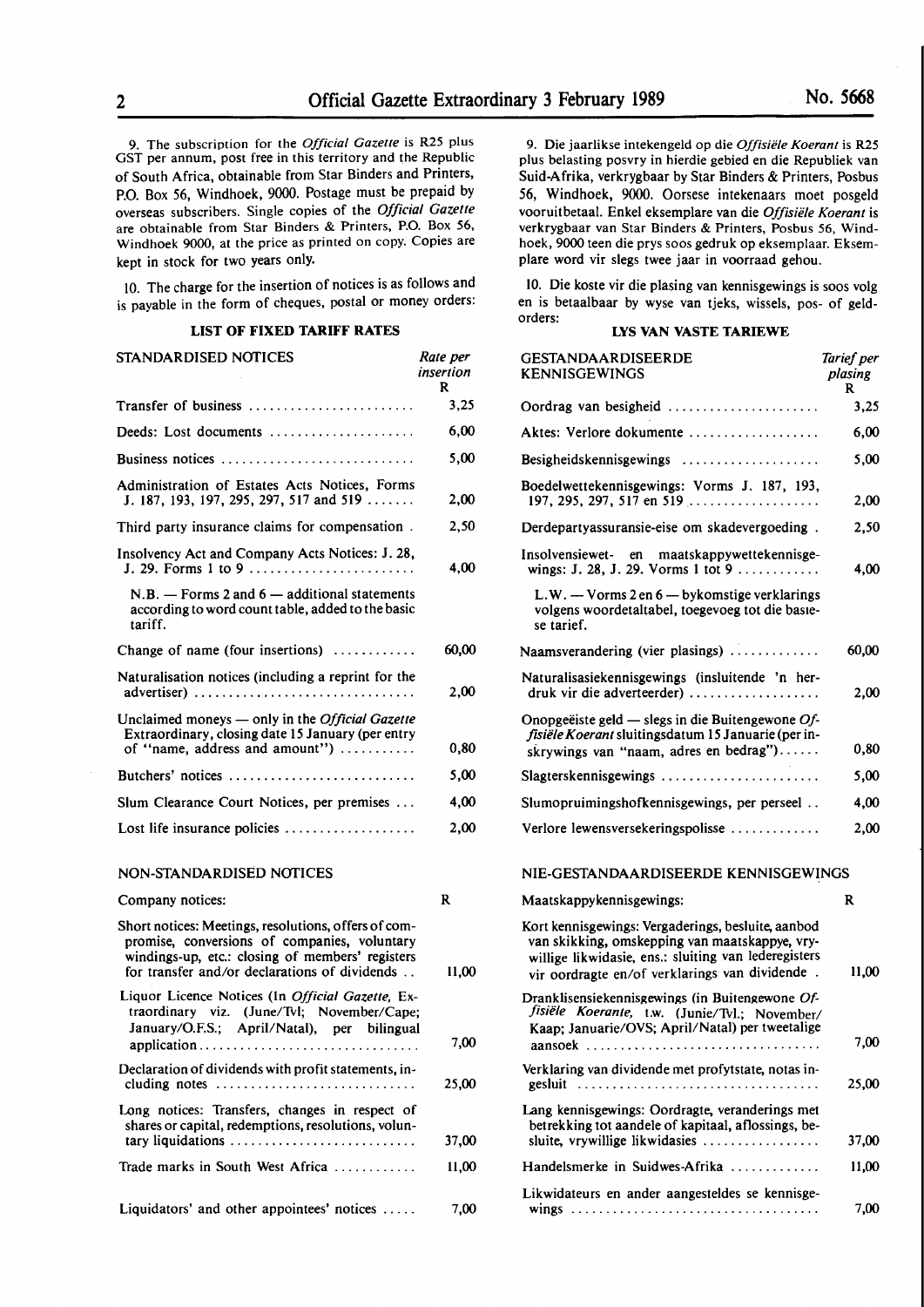#### SALES IN EXECUTION AND OTHER PUBLIC SALES:

|                                                                              | 18.00 |
|------------------------------------------------------------------------------|-------|
| Public auctions, sales and tenders:                                          |       |
| Up to 75 words $\dots \dots \dots \dots \dots \dots \dots \dots \dots \dots$ | 6.00  |
|                                                                              | 15.00 |
|                                                                              | 23.00 |

#### ORDERS **OF THE** COURT:

| Provisional and final liquidations or sequestra-  |       |
|---------------------------------------------------|-------|
|                                                   | 14,00 |
| Reduction or change in capital mergers, offers of |       |
| compromise                                        | 37.00 |
| Judical managements, curator bonis and similar    |       |
| and extensive <i>rule nisi</i>                    | 37,00 |
| Extension of return date                          | 4.00  |
| Supersession and discharge of petitions (J. 158)  | 4,00  |

11. The charge for the insertion of advertisements other than the notices mentioned in paragraph 10 is at the rate of 56c per cm double column. (Fractions of a cm must be calculated as a cm).

12. No advertisements shall be inserted unless the charge is prepaid. Cheques, drafts, postal or money orders must be made payable to the Secretary: Civic Affairs and Manpower.

#### **Form/Vorm J187**

#### **LIQUIDATION AND DISTRIBUTION ACCOUNTS IN DECEASED ESTATES LYING FOR INSPECTION**

In terms of section *35(5)* of Act 66 of 1965, notice is hereby given that copies of the liquidation and distribution accounts (first and final, *unless otherwise stated)* in the estates specified below will be open for the inspection of all persons interested therein for a period of 21 days (or shorter or longer if *specially stated)* from the date specified or from the date of publication hereof, whichever may be the later, and at the offices of the Master and Magistrates as stated.

Should no objection thereto be lodged with the Master concerned during the specified period, the executors will proceed to make payments in accordance with the accounts.

187/88 FRANZSEN Johannes Petrus, 581029 01 0031 7, Otavi Distrik. Marianne Hildegard Franzsen, 5912290100137, Eerste, Otavi. Windhoek. Eerste Persam, Posbus 448, Windhoek, **9000.** 

272/88 VICTOR Petrus (ook bekend as Victor Petrus), Magsnommer 86852654 **SWO,** 101 Bataljon, Ondangwa. Ondangwa, Windhoek. Arthur Schiebler, Ekesekuteur **Datief,** Swatax (Eiendoms) **Beperk,** Posbus 249, Windhoek **9000.** 

313/88 KASHUNGU Martin (ook bekend as Kashungu Martin), Magsnommer 86850187 SWO, 101 Bataljon, On**dangwa,** Ondangwa, **Windhoek.** Arthur Schiebler, Eksekuteur Testamentêr, Swatax (Eiendoms) Beperk, Posbus 249, Windhoek.

607 /88 SAUNDERSON Willem Hendrik, 040413 0100024, Keetmanshoop, Keetsmanshoop, Windhoek. Standard Bank SWA Beperk, Posbus 2164, Windhoek **9000.** 

#### GEREGTELIKE EN **ANDER** OPENBARE VERKOPE:

| Geregtelike verkope                    | 18.00 |
|----------------------------------------|-------|
| Openbare veilings, verkope en tenders: |       |
| Tot 75 woorde                          | -6.00 |
| 76 tot 250 woorde                      | 15.00 |
|                                        | 23,00 |

#### ORDERS VAN DIE HOF:

#### Voorlopige en finale likwidasies of sekwestrasies 14,00

| Vermindering of verandering in kapitaalsame-        |       |
|-----------------------------------------------------|-------|
| smeltings, aanbod van skikking                      | 37.00 |
| Geregtelike besture, kurator bonis en soortgelyke   |       |
| en uitgebreide bevel nisi                           | 37.00 |
| Verlenging van keerdatum                            | 4.00  |
| Tersydestellings en afwysings van petisies (J. 158) | 4,00  |

11. Die koste vir die plasing van advertensies, behalwe die kennisgewings wat in paragraaf 10 genoem word. is teen die tarief van 56c per cm dubbelkolom. (Gedeeltes van 'n cm moet as voile cm bereken word).

12. Geen advertensie word geplaas tensy die koste nie vooruitbetaal is nie. Tjeks, wissels, pos- en geldorders moet aan die Sekretaris,: Burgersake en Mannekrag betaalbaar gemaak word.

#### **LIKWIDASIE- EN DISTRIBUSIEREKENING IN BES10RWE BOEDELS WAT TER INSAE** LE

Ingevolge artikel 35(5) van Wet 66 van 1965, word hierby kennis gegee dat duplikate van die likwidasie- en distribusierekenings (eerste en finale, *tensy anders vermeld)* in die boedels hieronder vermeld, in die kantore van die Meester en Landdroste soos vermeld en gedurende 'n tydperk van 21 dae (of korter of langer *indien spesiaal vermeld)* vanaf gemelde datums of vanaf datum van publikasie hiervan, as dit later is, ter insae lê van alle persone wat daarby belang het.

Indien binne genoemde tydperk geen besware daarteen by die betrokke Meester ingedien word nie, gaan die eksekuteurs oor tot die uitbetalings ingevolge gemelde rekenings.

543/88 STRAUSS Petrus Gerhardus, **100618** 01 00057, Aranos, Supplementêre, Aranos, Windhoek. Standard Bank SWA Beperk, Posbus 2164, Windhoek 9000.

211/88 SCHLETTWEIN Carl August Adolf Ferdinand, 080415 *50* 1200 3, Otjitambi-farm, District Kamanjab, Amended, Outjo, Windhoek. Lorentz & Bone, P O Box *85,*  Windhoek.

246/88 **MARAIS** Anita, 631228 01 004 9, Toenissenstraat 18, Grootfontein. Grootfontein. Windhoek. GHP Marais (Eksekuteur), Annstraat 11, Robindale Uitbreiding 4, Randburg 2194.

27 /88 ERNST Hildegard Helene Margarethe, 2809080100098, Plot Brandwag, Otavi, Weduwee, Grootfontein / Windhoek, Windhoek. B. Ernst, Posbus 5770, Windhoek.

ł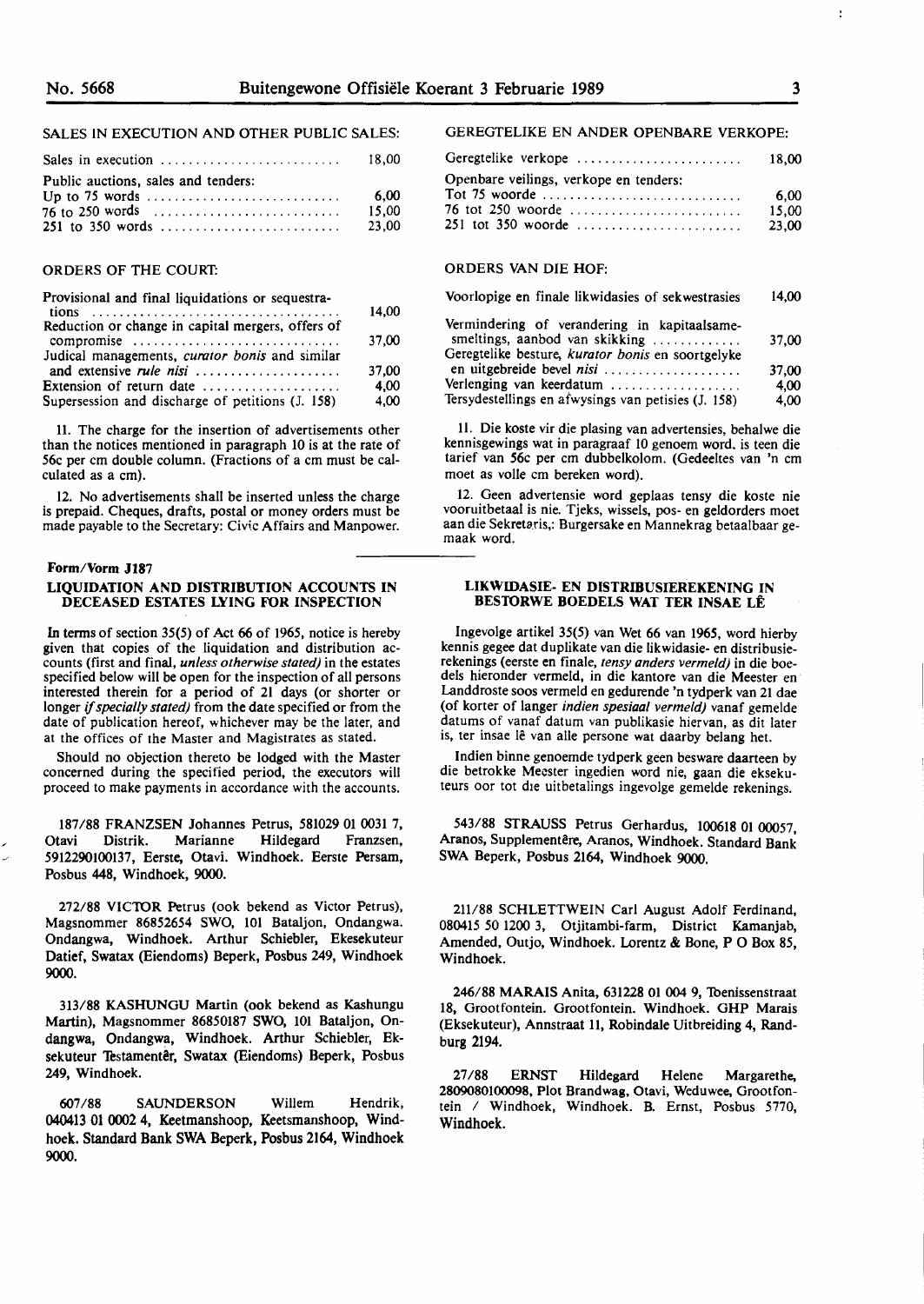22/88 LOFTIE-EATON Gieliam Johannes. 390705 50 **1400 8,** Fritschestraat 10, Pionierspark, Windhoek. Tweede, 21 dae, Windhoek. Mnre. Muller & Brand, Posbus 2073, Windhoek.

504/88 **ZINZOW** Peter-Christian Hans, 381223 5105 10 8, Heidelberg, West Germany, Windhoek. K Nieft - Executor, c/o Keller & Neuhaus Trust Co (Pty) Ltd., P O Box 156, Windhoek.

#### **Form/Vorm J 193 NOTICE TO CREDITORS IN DECEASED ESTATES**

All persons having claims against the estates mentioned below are hereby called upon to lodge their claims with the executors concerned, whithin 30 days (or otherwise as indicated) calculated from the date of publication hereof. The information is given in the following order: Estate number, surname and christian names, date of birth, identity number, last address, date of death; surviving spouse's names, surname, date of birth and identity number; name and address of' **executor or** authorised agent, **period allowed** for lodgement **of** *claims* if *other than 30 days.* 

569/88 JANSEN Barend Nicolaas, Windhoek, 28 Desember 1920, 201228010011 (SWA), Bulwana distrik Mariental, 6 November 1988. Anna Catherina Johanna Jansen, 20 Mei 1924. J Fouche & Kie, Posbus 54, Rouxville, RSA 9958.

601/88 STEENKAMP Petronella Wilhelmina, Windhoek, 07.08.1897, 970807 01 0001 6, Aranos. 13.11.1988. Eerste Persam, **Posbus 448,** Windhoek, 9000.

596/88 **HANEKOM** Tobias Nicolas, Windhoek, 31 Desember 1931, 311231 5003 00 4 (RSA), Vredeweg 12, Otjiwarongo **SWA.** 7 Oktober 1988. Bankorptrust Beperk, Posbus 680, Bellville 7535.

#### **KENNISGEWING AAN KREDITEURE IN BESTORWE BOEDELS**

Alie persone wat vorderinge het teen die boedels hieronder vermeld, word hierby versoek om hul vorderinge by die betrokke eksekuteurs en binne 'n tydperk van 30 dae (of andersins soos aangedui) gereken vanaf die datum van publikasie hiervan in te lewer. Die inligting word verstrek in die volgorde: Boedelnommer, familienaam en voorname, geboortedatum, persoonsnommer, laaste adres, datum oorlede, familienaam en voorname van oorlewende eggenoot(e), **ge**boortedatum **en** persoonsnommer; naam en adres van eksekuteurs **of** gemagtigde agent, **tydperk** toegelaat vir Jewering van vorderings *indien anders as 30 dae.* 

4/89 VAN VUUREN Pieter Eben, Windhoek, 1965.01.06. 650106 5009 004, Pospersoneel, Tegniese Afdeling, Swakopmund, 9000. 1988.12.03. Johannes Petrus Gous, Veritas Eksekuteurskamer (Edms) Bpk., Posbus 755, Windhoek, 9000.

581/88 CAMBINDA Antonio Luis, Windhoek, 8 **Mei**  1965, Magsnommer 83708255 SP, 32 batljon, Buffalo Basis. 27 **Februarie** 1988. Arthur Schiebler, Eksekuteur Testamentêr, Swatax (Eiendoms) Beperk, Posbus 249, Windhoek.

VENTER Johannes Hendrikus, Windhoek, 14.09.1928. 280914 01 **0006 8,** Stokestraat 20, Windhoek. 17.1.1989. Bank Windhoek Beperk, Boedel- en Trustafdeling, Posbus 15, Windhoek **9000.** 

620/88 VAN ZYL Adriaan, Windhoek, 24 February 1938, 380224 08 0014 9, 3723 Heideweg, Khomasdal, 30 August 1988. Johanna van Zyl (born Kastoor), 24 January 1940, 400124 **0800046.** Eckart Hermann Pfeifer, 108 SWABS Building, Post Street, Windhoek. Fisher, Quarmby & Pfeifer, P O Box 37, Windhoek.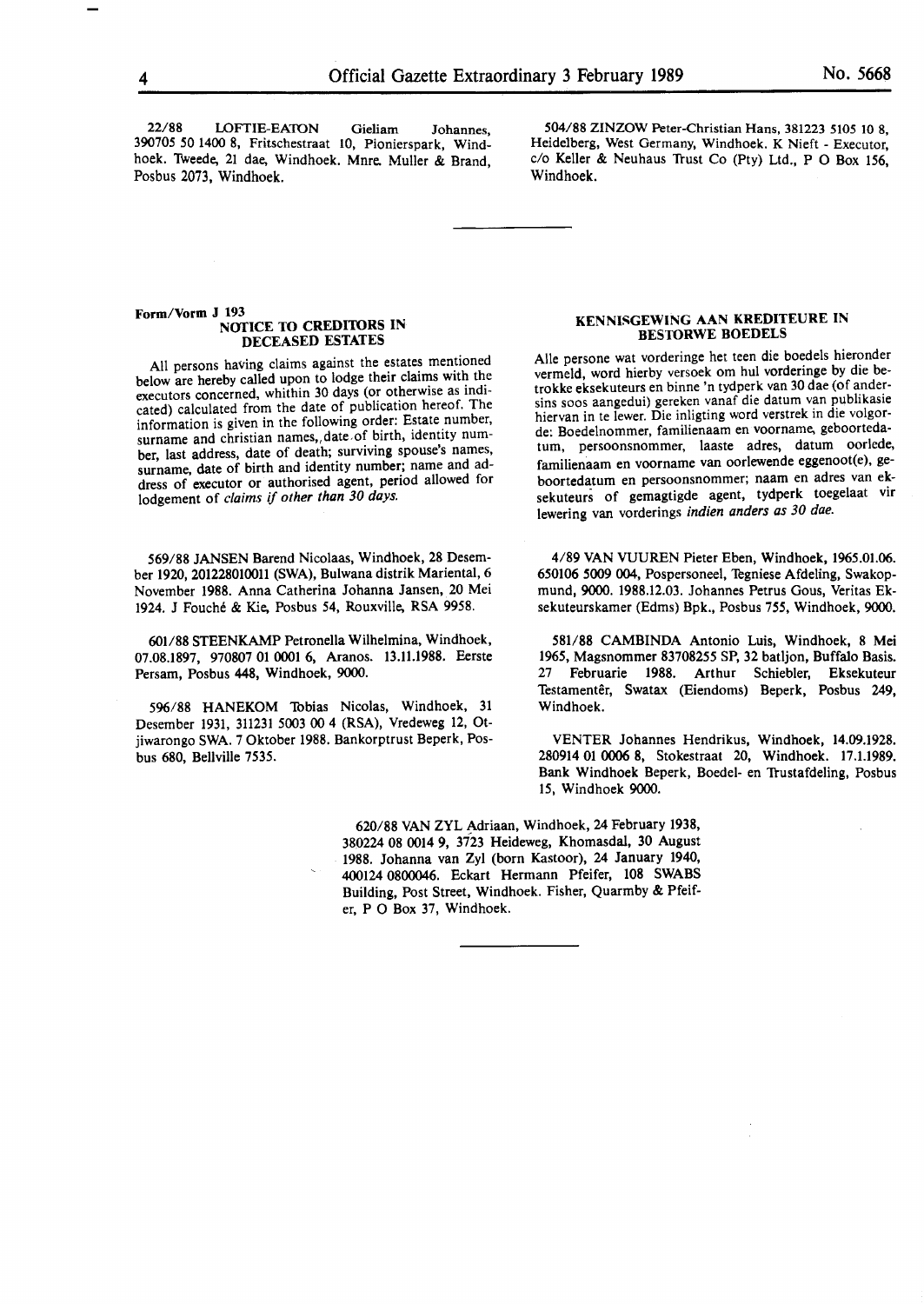#### **Form/Vorm** 2

#### **MEETING OF CREDITORS IN SEQUESTRATED ESTATES OR COMPANIES BEING WOUND UP**

Pursuant to section 41 and 42 of the Insolvency Act, 1936, section **179** and 182 **of the** Companies **Act,** 1926, and section 339 and 366 of the Companies Act, 1973, notice is hereby given that a meeting of creditors **will** be held in th\_e sequestrated estate or companies being wound up mentioned below, indicating the number of estate/company: the name and description of estate/company; the **date,** hour and **place** of meeting and the purpose of meeting.

Meetings in a place in which there is a Master's Office, will be held before the Master; elsewhere they will be held before the Magistrate.

#### **BYEENKOMS VAN SKULDEISERS IN GESEKWESTREERDE BOEDELS OF MAATSKAPPYE IN LIKWIDASIE**

Ingevolge artikels 41 en 42 van die Insolvensiewet, 1\_936, artikels 179 en 182 van die Maatskappywet, 1926, en artikels 339 en 366 van **die** Maatskappywet, **1973,** word **hierby** kennis gegee dat 'n byeenkoms van skuldeisers in die gesekwestreerde boedels of maatskappye in likwidasie hieronder vermeld, gehou sal word met aanduiding van die nommer van boedel/maatskappy; **die** naam en **beskrywing** van boedel'.maat**skappy;** die datum, uur en plek **van** byeenkoms **en** die doe! **van** byeenkoms.

In 'n plek waar 'n kantoor van 'n Meester is, word die byeenkoms voor die Meester gchou en in ander plekke voor die Landdros.

**W9/87** Insolvente Boedel van **Carel** Sebastiaan Prinsloo. 22 Februarie 1989. 10h00, Landdroshof, Keetmanshoop. Bewys van verdere eise. J A Botma, Posbus 38, Keetmanshoop.

Form/Vorm 4

#### **LIQUIDATION ACCOUNTS AND PLANS OF DISTRIBUTION OR CONTRIBUTION IN SEQUESTRATED ESTATES OR COMPANIES BEING WOUND UP**

Pursuant to section 108(2) of the Insolvency Act, 1936, section 136(2) of the Companies Act, 1926, and section 406(3) of the Companies Act, 1973, notice is hereby given that the liquidation account and plans of distribution or contribution in the estates or the companies mentioned below will lie open for inspection by creditors or contributories at the offices of the Master and the Magistrates stated therein, for a period of 14 days, or for such a period as stated therein, from the dates mentioned below or from the date of publication hereof, whichever may be the later date.

#### **LIKWIDASIE REKENINGE EN PLANNE VAN DISTRIBUSIE OF KONTRIBUSIE REKENING IN GESEKWESTREERDE BOEDELS OF MAATSKAPPYE IN LIKWIDASIE**

Ingevolge artikel 108(2) van die Insolvensiewet, 1936, artikel 136(2) van die Maatskappywet, 1926, en artikel 406(3) van die Maatskappywet, 1973, word hierby kennis gegee dat die likwidasie- distribusie- of kontribusierekenings in die boedels of die maatskappye, na gelang van die geval, hieronder vermeld ter insae van skuldeisers of kontribuante sal le in die kantore van die Meester van Landdroste daarin genoem, gedurende 'n tydperk van 14 dae, of die tydperk wat daarin vermeld is, vanaf die datum hieronder vermeld of vanaf die datum van publikasie hiervan, watter datum ook al die laaste is.

Wl6/88 Jan Jonker Investment Co Ltd in Voluntary Liquidation. First and Final Liquidators Liquidation, Distribution and Contribution Account. Master's Office Windhoek. Mr. K. Nieft, c/o Keller & Neuhaus Trust Co (Pty) Ltd., P O Box 156, Windhoek 9000.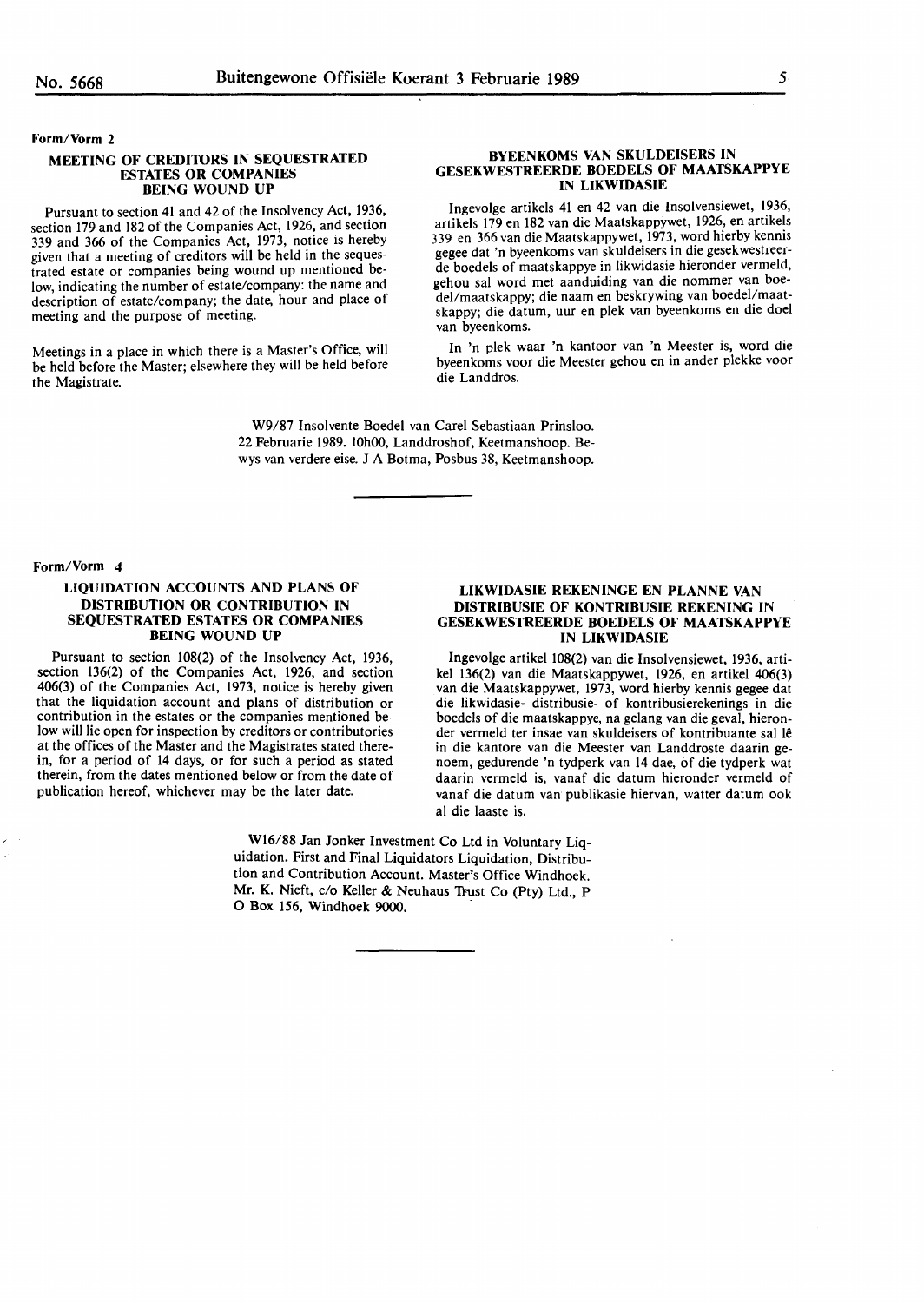### **NOTICE**

#### **WINDHOEK DORPSGRONDE (EIENDOMS) BEPERK (COMPANY NO. 1582)**

NOTICE IS HEREBY GIVEN pursuant to Section 356 2(b) of the Companies Act 1973 that at an extraordinary general meeting of shareholders held on the 20th January 1989, it was resolved as a special resolution that the Company be wound up voluntarily as a members voluntarily winding up and that **Mr.** Willem Petrus Venter Oosthuizen of **P.J.** MAL-HERBE & CO, be appointed as Liquidator without providing any security whatsoever to the Master of the Supreme Court, Windhoek, for the performance of this duty in terms of the provisions of the Companies Act.

W.P.V. OOSTHUIZEN P.J. MARLHERBE & CO PO BOX 30 WINDHOEK 9000

#### **KENNISGEWING VAN OORDRAG VAN BESIGHEID**

Kennis geskied hiermee dat 14 dae na publikasie hiervan, aansoek gedoen sal word by die Landdros te Tsumeb vir die Oordrag van die Algemene Handelaarslisensie, tans gehou deur GEORGINA **MARIA** DORMAN, wat besigheid gedrywe het onder die handelsnaam van SALON CHIC, geleë in die Hoofstraat van Tsumeb, aan ELIANA VAN DE-VENTER, wat besigheid sal drywe op dieselfde perseel onder die handelsnaam van SALON CHIC.

GEDATEER TE TSUMEB op hierdie 16de dag van JANU-ARIE **1989.** 

GERTENBACH & VAN ZYL HOOFSTRAAT, POSBUS 259 **TSUMEB** 9000

#### NOTICE OF TRANSFER **OF** BUSINESS

BE PLEASED TO TAKE NOTICE THAT application will be made 14 (fourteen) days after publication of this notice to the Licencing Court at Windhoek for the transfer of a General Dealer's Licence (Retail), Motor Garage, Tobacco (Retail) and Mineral Water (Sealed Containers only) held by H. DU PLESSIS who trades under the name and style of NABTA SERVICE CENTRE on Erf 4799, No. 13 Michael de Kock Street, Windhoek to **MR. A.** BOCK who will trade under the name of NABTA SERVICE CENTRE LIMITED and will carry on the business on the same premises.

This publication shall also serve as notice being given in terms of Section 34 of the Insolvency Act of 1936.

P.F. KOEP AND COMPANY ATTORNEYS FOR APPLICANT FIRST FLOOR ACME CORNER KASINO STREET PO BOX 3516 WINDHOEK PFK:AU 6854

#### **KENNISGEWING VAN OORDRAG VAN BESIGHEID**

Geliewe kennis te neem dat veertien (14) dae na publikasie hiervan aansoek gedoen sal word by die Handelslisensiehof in **die** distrik van GROOfFONTEIN, gehou te GROOf-FONTEIN vir **die** oordrag van 'n MOfOR GARAGE en HANDELAAR in Spuit- en Mineralewater Iisensie, wat tans gehou word deur VICTOR MANUEL MARTINS TEIX-EIRA wie handeldryf as MAROELA MOfORS te Erf **48,**  GROOTFONTEIN aan HESTER NIEUWOUDT wie op dieselfde perseel onder dieselfde naam en styl sal handeldryf vir sy eie rekening.

GERfENBACH & VAN ZYL POSBUS 43 **GROOTFONTEIN** 9000